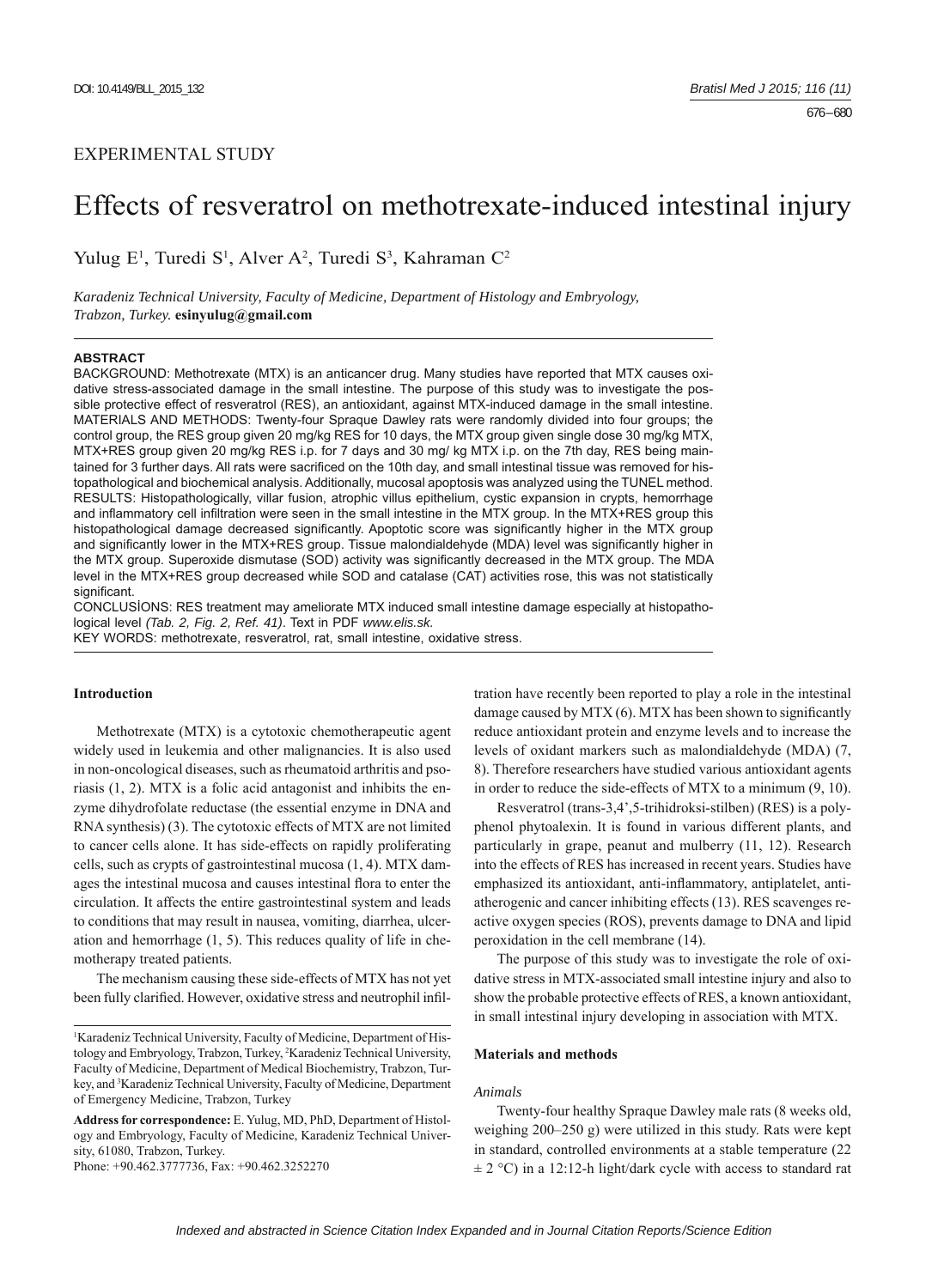chow and tap water ad libitum. All animals received human care according to the criteria outlined in the ''Guide for the Care and Use of Laboratory Animals'' published by the National Institutes of Health. The study was approved by the Institutional Animal Ethical Committee of the Karadeniz Technical University, Trabzon, Turkey.

### *Study groups and Experimental design*

Rats were randomly divided into four groups and each group contained six rats. These were the control group, the RES group given 20 mg/kg of resveratrol (Resveratrol, R5010–500 mg, Sigma-Aldrich,St.Louis, MO, USA) intraperitoneally (i.p.) over 10 days, the methotrexate (Methotrexate, Kocak Farma, Tekirdag, Turkey) group given 30 mg/kg i.p. on the 7th day of the experiment, and the MTX+RES group given 20 mg/kg RES i.p. for 7 days and 30 mg /kg MTX i.p. on the 7th day and then 20 mg/kg RES for another 3 days. At the end of the 10th day laparotomy was performed in all rats under ketamine hydrochloride (Ketalar, Pfizer, Istanbul, Turkey) anesthesia. The abdominal cavity was opened, and a 5-cm intestinal segment from a point 5 cm proximal to the ileocecal ligament was rapidly dissected. Half the tissue was fixed in 10 % formal in for histopathological evaluation, while the other half was placed in an eppendorf tube and stored at –80 °C for biochemical investigation. Immediately afterwards, 3 cc blood specimens were placed in an EDTA containing tube, centrifuged and stored at –80 °C for biochemical investigation.

## *Biochemical analysis*

## *Determination of MDA*

A piece of ileum tissue was used to measure malondialdehyde (MDA) levels. The sample was minced and homogenized in an ice-cold 1.15 % KCl solution containing 0.50 mL/L Triton X-100 using an Ultra-Turrax T25 homogenizer. MDA levels in testis samples were determined as MDA concentration by the method of Mihara and Uchiyama (15). Briefly, 0.5mL of homogenate was mixed with 3 mL of 1 %  $H_3$ PO4. After adding 1 mL of 0.67 % thiobarbituric acid, the mixture was heated in boiling water for 45 min. The formed color was extracted into n-butanol. The mixture was centrifuged at 4000 rpm for 10 min at room temperature. Absorbance of the organic layer was read at 532 nm. Tetramethoxypropane was used as a standard, and MDA levels were calculated as nanomoles per gram of wet tissue.

#### *Determination of SOD and CAT Activity*

Superoxide dismutase (SOD) and catalase (CAT) activities were determined in the remaining part of the ileum tissue. The sample was minced and homogenized in an ice-cold Tris-HCL buffer (50 mM, pH 7.4) containing 0.50 mL/L Triton X-100. SOD activities were measured by degree of the inhibition rate of nitroblue tetrazolium reduction in the xanthine–xanthineoxidase system (16). Enzyme activity leading to 50 % inhibition was accepted as one unit and results were expressed as U/g tissue protein. CAT activity was determined by the method of Aebi (17) and results are expressed as k/g protein (k, rate constant). Protein concentrations were determined according to Bradford's method (18).

### *Histopathological evaluation*

Ileum tissues were dehydrated, and embedded in paraffin for light microscopic evaluation. Sections 5 μm in thickness were taken and stained with hematoxylin-eosin (H&E). The sections were analyzed under a light microscope (Olympus BX-51; Olympus, Tokyo, Japan). Five different fields were evaluated at a magnification of X200 in ileum slides from all groups. Each section was scored semi-quantitatively from 0 to 3 (0: none; 1: mild; 2: moderate and 3: severe) according to defined criteria: Degeneration of the apical surface epithelium, villar fusion, hemorrhage and inflammatory cell infiltration. The mean histopathologic score was calculated for each group (19).

#### *TUNEL assay*

We evaluated the levels of apoptosis in ileum using a standard terminal deoxynucleotidyl transferase (TdT) deoxyuridine triphosphate nick end labeling assay (TUNEL) method. TUNEL staining of sections was performed using an in situ cell death detection kit, AP (Roche, Mannheim, Germany), in accordance with the manufacturer's instructions. The sections were incubated in a humidified chamber with the TUNEL reaction mixture. The color was then developed with 3,3'-diaminobenzidine (DAB) including kit (DAB, Sigma, St. Louis, MO, USA). The TUNEL staining cells appear as brown and other cells nuclei appear as blue stains (20). TUNEL-stained histologic slides were examined by a blinded histologist, a score on the scale of 0–4 was determined. Under that classification, score 0 represented only a few apoptotic TUNEL positive nuclei observed in the villous epithelium, score 1 observed apoptotic nucleus clusters at the villous tips, score 2 observed apoptotic nuclei in all villi but not in crypts, score 3 observed apoptotic nuclei in villi and crypts, score 4 represented apoptotic nuclei in all layers (21).

#### *Statistical analysis*

All statistical analyses were performed using the SPSS version 13.0 Med Calc 12.3 statistical software. All data were presented as mean  $(\pm)$  standard deviation (SD). Kruskal Wallis analysis of variance was used to compare differences between group parameters. Dual comparisons between groups exhibiting significant values were evaluated with a Mann–Whitney U-test- with corrected Bonferroni test. Statistical significance was accepted for all tests at  $p < 0.05$ .

## **Results**

#### *Clinical signs*

Rats in all groups survived during the experiment. Diarrhea was observed in all rats in the MTX group following MTX administration. While diarrhea was not observed in the control and RES groups, it was seen in two rats in the MTX+RES group. However, this was not as severe as that in the MTX group. Body weight (194.90 g) decreased in the MTX group compared to control and RES group (227.26 g and 221.40 g, respectively), body weight was greater in the MTX+RES group (198.8 g) compared to the MTX group, but the differences were not statistically significant ( $p > 0.05$ ).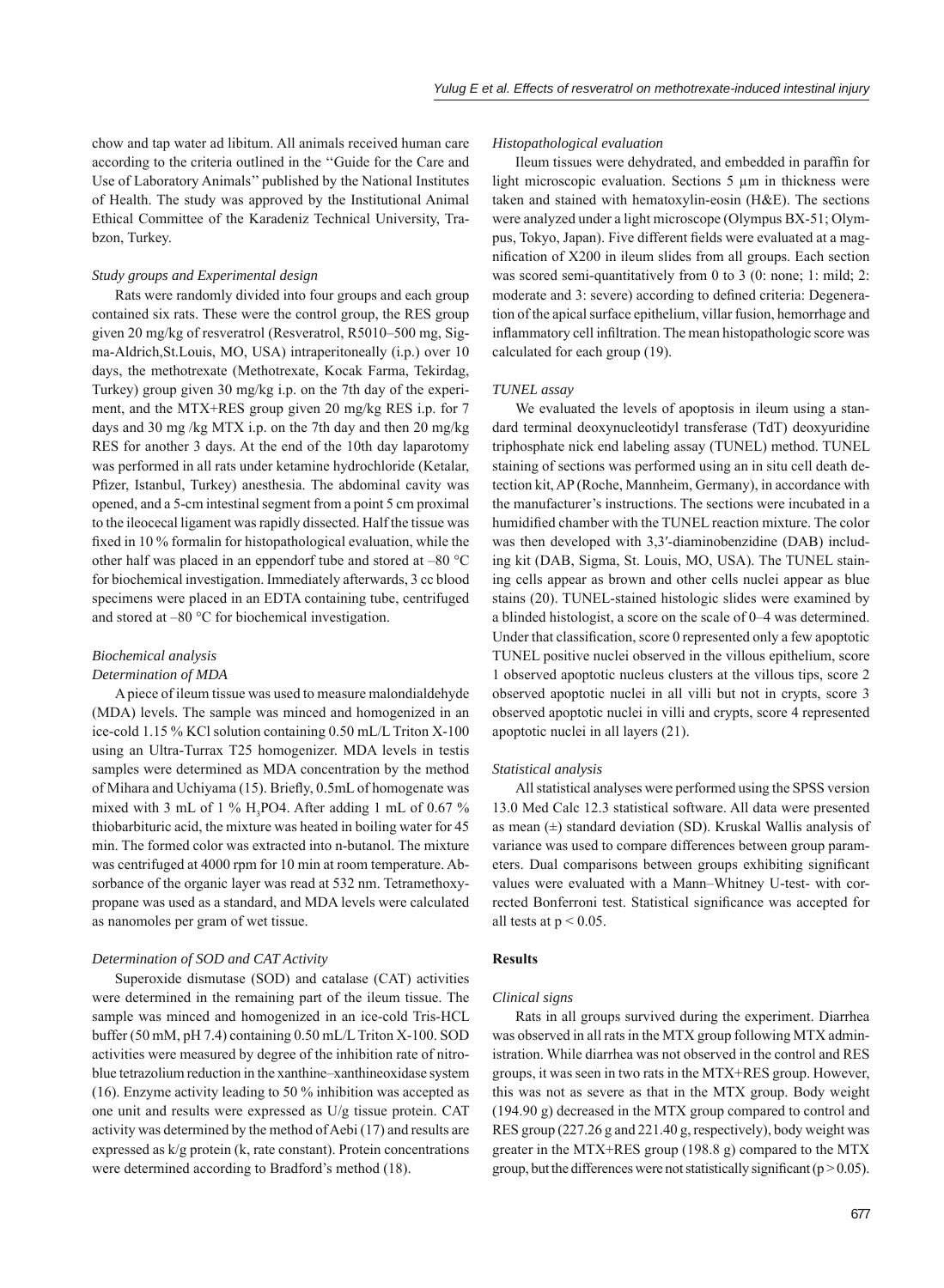## 676 – 680

## *Biochemical analysis results*

Ileal MDA level, SOD and CAT activities are shown in Table 1. Ileal MDA levels were significantly higher in the MTX group compared to the control group ( $p < 0.05$ ). MDA levels in the MTX+RES group were decreased compared to the MTX group, but there was no statistical significance. Ileal SOD activity was significantly lower in the MTX group compared to the control group ( $p < 0.05$ ). Ileal CAT activity was lower in the MTX group compared to the control group, but there was no statistical significance. Although SOD and CAT activities increased in the MTX +RES group compared to the MTX group, that increase was not statistically significant ( $p > 0.05$ ).

#### *Histopathological fi ndings*

Ileal damage score values on the basis of parameters analysis are shown in Table 2. The small intestine was evaluated macroscopically. No color change was observed in the control, RES and MTX+RES groups. In the MTX group, however, a dark, blue/purple color was seen. At evaluation under light microscopy, control and RES groups ileal tissue exhibited normal histological findings (Figs 1a, b). Examination of the MTX group revealed vacuolization and shedding in ileal epithelial cells and shortening, blunting and fusion in villi. Hemorrhage was present in all layers, particularly in the lamina propria. A decrease in crypts, epithelial loss and a cystic appearance were observed. Loss of goblet cells and widespread inflammatory cell infiltration in mucosa were observed (Fig. 1c). Ileal damage score values on the basis of parameters analysis were significantly increased in MTX group compared to the control group ( $p \le 0.05$ ). In MTX+RES group, villous architecture was close to normal, and villus epithelial cells exhibited a regular arrangement. Goblet cells were present among the epithelial cells (Fig. 1d). Degeneration of the apical surface epithelium and hemorrhage were significantly decreased compared to the MTX group ( $p < 0.05$ ). Moderate inflammatory cell infiltration was observed in the mucosa.

#### **Tab. 1. Biochemical analysis of ileum tissues for each group.**

| Groups     | Parameters          |                     |                 |  |  |
|------------|---------------------|---------------------|-----------------|--|--|
|            | MDA(nmol/g)         | $SOD$ (U/g tissue)  | CAT (k/g)       |  |  |
| Control    | $114.65 \pm 23.20$  | 279.65±29.99        | $0.65 \pm 0.09$ |  |  |
| <b>RES</b> | $110.65 \pm 26.90$  | 284.09±77.77        | $0.61 \pm 0.08$ |  |  |
| <b>MTX</b> | $182.31 \pm 21.82*$ | $199.24 \pm 19.19*$ | $0.47 \pm 0.05$ |  |  |
| MTX+RES    | $139.79\pm23.41$    | $226.17\pm44.26$    | $0.53 \pm 0.12$ |  |  |

MDA – malondialdehyde, SOD – superoxide dismutase, CAT – catalase, RES – Resveratrol, MTX – Methotrexate, \* p ˂ 0.05 vs Control

#### *Evaluation of TUNEL staining*

Apoptotic score values of the study groups' ileal tissues are shown in Table 2. A few apoptotic cells were observed in the villus tips in the control and RES groups (Figs 2 a, b). Examination of the MTX group revealed wide spread apoptotic cells in all ileal layers (Fig. 2c). Apoptotic score was significantly higher in the MTX group compared to the control group ( $p < 0.05$ ). In the MTX+RES group, however, apoptotic cells were restricted to the villi (Fig. 2d). In the MTX+ RES group, apoptotic score was significantly lower compared to the MTX group ( $p \le 0.05$ ).

## **Discussion**

MTX is one of the most frequently used anti-metabolitic agents in clinical oncology. Clinical use is frequently accompanied by diarrhea and gastrointestinal symptoms (22, 23). Ileal injury developing with the administration of MTX has been identified in the literature (10, 23, 24, 25). Previous studies have shown that a single dose of MTX is sufficient in the development of ileal damage  $(24)$ , together with villous atrophy, flattening of the epithelium, crypt loss and restructuring of the crypts (9, 26). Damage evaluation in intestinal mucosal revealed damage the 72nd h following MTX administration (22). In this study we evaluated ileal damage histopathologically and biochemically at the end of the 3rd day after MTX administration.

MTX-induced organ toxicity mechanism has not been completely clarified. Recent studies show that the side-effects of antitumor drugs may be associated with free oxygen radicals and hydrogen peroxide (9, 27). Damage induced by the administration of MTX is characterized by inflammatory cell response  $(9, 22)$ . Inflammatory cells activated by pro-cytokines lead to excessive free oxygen radical production, and that increases MDA, a product of lipid peroxidation (28). In our study, lipid peroxidation level in the MTX group exhibited a pronounced increase compared with the control and RES groups. The rise in MDA level may be attributed to tissue damage and oxygen defense mechanisms being insufficient in the prevention of free radical formation  $(6, 9)$ . In the MTX +RES group, we observed a decrease in lipid peroxidation levels compared to the MTX group. This may be due to oxidation mechanisms becoming activated and binding free radicals.

Various enzymes play a role in oxidative stress and are effective in the protective mechanism against oxidative damage. These include enzymes such as SOD, CAT and glutathione peroxidase. These convert free oxygen radicals and reactive oxygen surfaces into non-radical products (29). SOD is a powerful antioxidant en-

|  |  | Tab. 2. The histological damage score on the basis of analysis parameters and apoptotic score in control, RES, MTX, MTX+RES groups. |  |
|--|--|-------------------------------------------------------------------------------------------------------------------------------------|--|
|  |  |                                                                                                                                     |  |

|            | <b>Parameters</b>              |                  |                            |                  |                     |  |
|------------|--------------------------------|------------------|----------------------------|------------------|---------------------|--|
| Groups     | Inflammatory cell infiltration | Villar fusion    | Degeneration of the apical | Hemorrhage       | Apoptotic score     |  |
|            |                                |                  | surface epithelium         |                  |                     |  |
| Control    | $0.33 \pm 0.51$                | $0.16 \pm 0.4$   | $0.16 \pm 0.4$             | $0.16 \pm 0.4$   | $0.16 \pm 0.4$      |  |
| <b>RES</b> | $0.50 \pm 0.54$                | $0.50 \pm 0.54$  | $0.16 \pm 0.4$             | $0.33 \pm 0.51$  | $0.3 \pm 0.51$      |  |
| <b>MTX</b> | $2.5 \pm 0.54*$                | $2.5 \pm 0.54*$  | $2.66\pm0.51*$             | $2.33\pm0.51*$   | $3.66\pm0.51*$      |  |
| MTX+RES    | $1.66 \pm 0.51*$               | $1.33 \pm 0.51*$ | $1.33 \pm 0.51$ ***        | $1.16\pm0.4$ *** | $1.83 \pm 0.75$ *** |  |

RES – resveratrol, MTX – methotrexate,  $* p < 0.05$  vs Control,  $** p < 0.05$  vs MTX group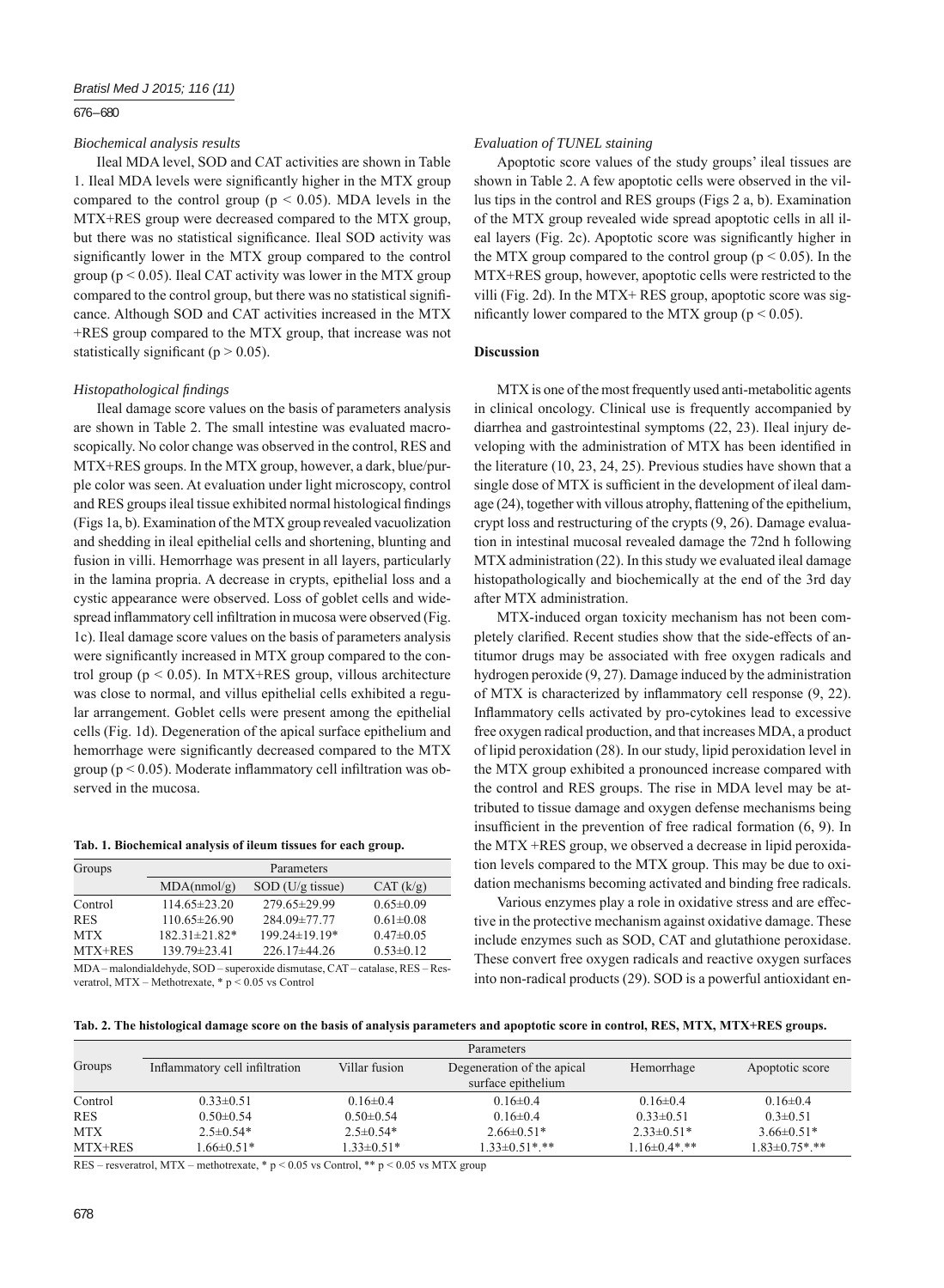

**Fig. 1. Light microscopic sections of ileum tissues in different groups. a, b Normal villous architecture (***thick arrow***) was observed in control group and RES groups. c In MTX group, villus epithelial degeneration**  (*thick arrow*), a cystic appearance in the crypts, severe inflammatory **cell infi ltration (***star***) and hemorrhage (***arrow head***) were observed. d In MTX+RES group, regeneration in epithelial cells in villi (***thick ar*row), crypts and presence of goblet cells, moderate inflammatory cell infiltration (*star*) and slight hemorrhage were observed (H&E x200).



**Fig. 2. TUNEL staining of ileum tissues in different groups. a, b In Control and RES group, respectively, a few TUNEL positive apoptotic cells were observed in villus tips (***thick arrow***), c In MTX group, apoptotic cells (***thick arrow***) were present in all layers of ileal tissues, d In MTX+RES group, apoptotic cells (***thick arrow***) were only present in villous architecture (TUNEL x200).**

zyme that protects cells against reactive oxygen radicals. It does this by catalyzing the conversion of superoxide radicals to hydrogen peroxide (30). CAT is an antioxidant enzyme that consumes peroxisome hydrogen peroxide and protects the cells against oxidative damage (31). Cetin et al (32) observed an increase in MDA levels in hepatic oxidative damage induced by MTX, and also a decrease in SOD and CAT levels. Vardi et al (10) reported similar findings in MTX administration-associated small intestine damage. In our study, SOD and CAT levels were lower in the MTX group compared to the control group. The decrease in SOD and

CAT levels may be due to a decreased or increased consumption in the synthesis of antioxidant enzymes. There was a rise in SOD and CAT levels in the MTX+RES. With these results, we think that RES can regulate enzymatic activity in small intestinal damage.

In our MTX group we determined atrophy in the villi and crypts. We also observed that crypts have been replaced by cystlike structures and there was a decrease in goblet cells. Histopathological findings in the MTX group were compatible with findings from previous studies (10, 33, 34). In the MTX+ RES group there was a pronounced improvement in villus structure compared to the MTX group; the appearance of the villous epithelium and goblet cells was close to normal, crypts were clearly visible, the cystic structure had disappeared and there was a pronounced decrease in hemorrhage. In terms of the pathology of villous degeneration, Gao et al (35) reported that MTX inhibits de novo purine and thymidine kinase synthesis, and that this effect also suppresses cell proliferation in the intestinal epithelial cells and crypts. MTX inhibits the dihydrofolate reductase enzyme. Dihydrofolate reductase is an enzyme essential for DNA synthesis. In this way, DNA synthesis is impaired (3) and apoptosis takes place in the cells (3, 36). While elevated Bax protein has been determined in MTX administrations, the level of Bcl 2 protein decreases (26). Bax protein stimulates leakage of cytochrome c from the mitochondria into cytoplasm, and this process activates apoptotic proteases. Additionally, production of reactive oxygen radicals such as superoxide radical gives rise to apoptotic cell death (9). Also, due to its antioxidant property, like vitamins C and E, RES also prevents cell death induced by oxidized lipoproteins (37). In our study, while widespread apoptosis was observed in all ileal layers in the MTX group, apoptotic cells were restricted to the villi in the RES treatment group. RES therapy was accompanied by a significant improvement in ileal morphology and a significant decrease in apoptosis compared to the MTX group. Since RES is both a free radical scavenger and also activates antioxidant enzymes, it has been described as a potent antioxidant (38, 39). RES inhibits the peroxidation of membrane lipids (37). Previous studies have shown positive effects of RES therapy in a small intestine model with induced ischemia–reperfusion damage (40, 41).

In conclusion, our study showed that oxidative stress plays an important role in the pathogenesis of MTX-induced intestinal damage. The powerful antioxidant RES given before MTX treatment has a protective effect on MTX-induced intestinal damage and apoptotic cell death in rats. This beneficial effect of RES might be due to its anti-oxidant properties.

### **References**

**1. Kolli VK, Abraham P, Rabi S.** Methotrexate-induced nitrosative stress may play a critical role in small intestinal damage in the rat. Arch Toxicol 2008; 82: 763–770.

**2. Pincus T, Yazici Y, Sokka T, Aletaha D, Smolen JS.** Methotrexate as the "anchor drug" for the treatment of early rheumatoid arthritis. Clin Exp Rheumatol 2003; 21: 179–185.

**3. Heenen M, Laporte M, de Graef C.** Methotrexate induces apoptotic cell death in human keratinocytes. Arch Dermatol Res 1998; 290: 240–245.